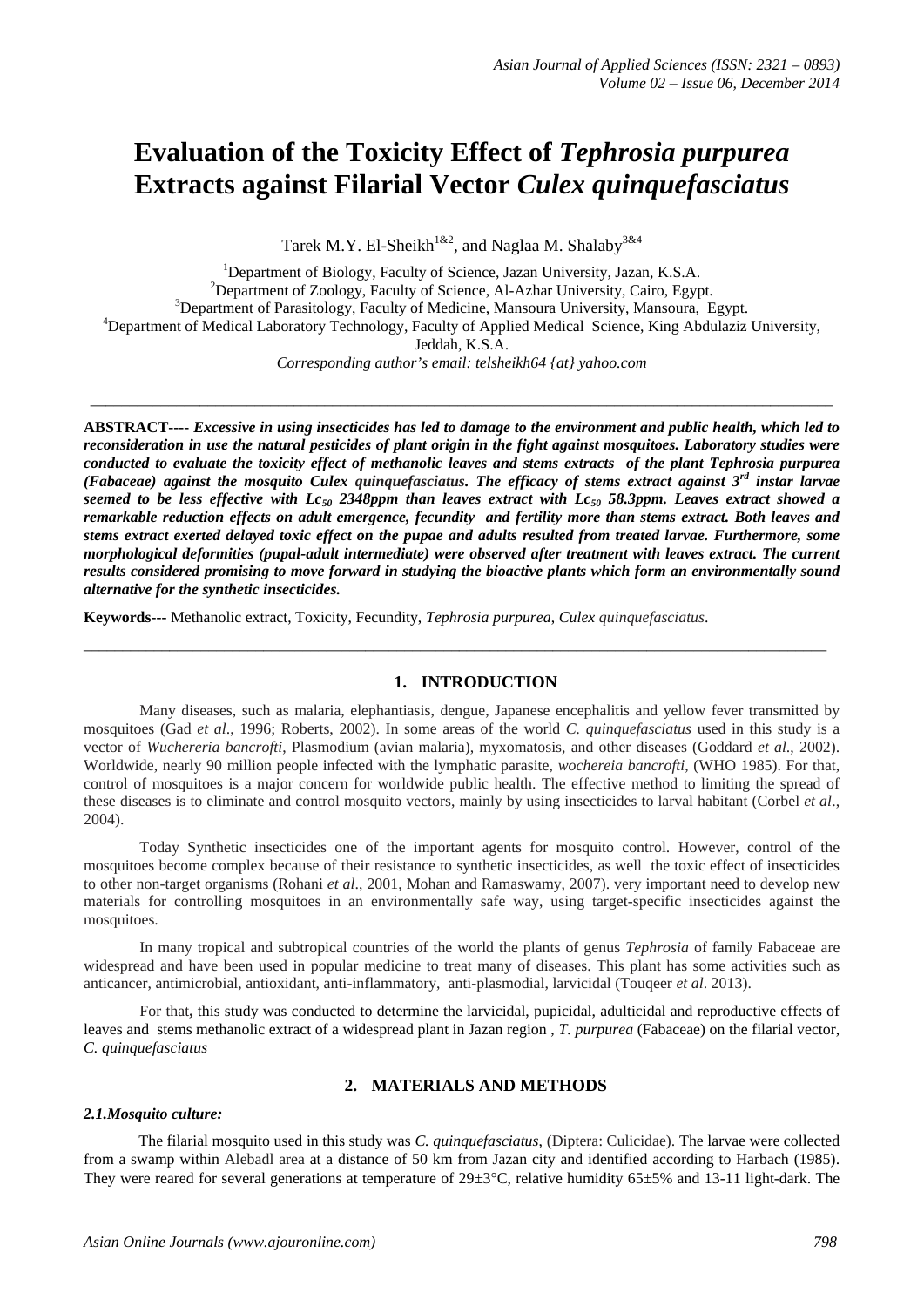adults placed in the cages (40 x 40 x 40 cm) with cotton piece wetted in 10% sugar solution for a time of 2-3 days. Then, a pigeon host placed in the cage in order to the females take a blood meal for laying their eggs. Glass cup (oviposition trap) 15x10cm was placed in the cage containing 200 ml water. The egg masses collected from the surface water of oviposition trap and placed into plastic pans  $(40 \times 30 \times 20 \text{ cm})$  contain 4 liters of water. Fish food as a diet was provided daily to the larvae . This food very important for the larval development and a well for female fecundity (Kasap and Demirhan, 1992).

### *2.2. Plant Collection and extraction*

*[Tephrosia purpurea](http://europepmc.org/abstract/MED/23029912/?whatizit_url_Species=http://www.ncbi.nih.gov/Taxonomy/Browser/wwwtax.cgi?id=228354&lvl=0)* plant ( Family: Fabaceae) were collected from Sabia city field in September 2013. The plant was identified according to (Migahed, 1987). The leaves and stems were washed and dried in an oven at a temperature of 40 ºC untill they become fragile, then grinded to fine powder in the mill. Two hundred grams of leaves and stems powder were extracted separately three times with 400 ml of methanol at room temperature. After 48 h., the supernatant was filtrated and dried by a rotary evaporator to obtain 17.1 g (leaves extract), 8.3 g (stems extract).

#### *2.3. Larvicidal test*

 To determine the toxicity of leaves and stems extracts, different concentrations of each extract were prepared. Each concentration was performed in 200ml of water contained in 300ml plastic cups. Then, twenty 3<sup>rd</sup> instar larvae were placed into plastic cups contained different concentrations of extracts. Three replicates were used for each experiment. All experiments were incubated under controlled conditions (29±3°C, RH 65±5% and 13-11 light-dark). Control larvae received only one drop of Tween.80 in 200ml water. Larval and pupal mortality was daily recorded until adult emergence.

## **2.4.** *Reproductive potentiality of females:*

#### *Fecundity:*

 To test the effect of leaves and stems extracts on the reproductive potential of females, the emerging adult females from the treated larvae were collected, placed into the wooden cages ( $25\times25\times25$  cm) and fed on 10% sugar solution for two days. The females were accompanied with some normal adults males. The female adults were left for one day without sugar solution. At the 4<sup>th</sup> day, starved females take a blood meal to lay their eggs on oviposition traps. The number of eggs / mass was counted using a binocular microscope and then mean value was calculated.

#### *2.5.Criteria studied*

The mortality of larvae and pupae was indicated by a failure to respond to mechanical stimulation (Williams *et al*. 1986). The percentage of larval and pupal mortality was calculated according to (Briggs, 1960):

larval mortality % =  $C / D \times 100$  (C = number of dead larvae, D = total number of tested larvae).

Pupal mortality  $\% = C / D \times 100$  (C = number of dead pupae, D = total number of produced pupae).

Adult emergence % = A / B  $\times$  100 (A = number of emerged adults, B = number of tested pupae).

Egg hatchability  $% = A/B \times 100$  (A = total number of hatched eggs, B = total number of eggs laid)

#### *2.6. Statistical analysis*

Statistical analysis of the data was carried out according to the method of lentner  $et al., (1982)$ . Lc<sub>50</sub> was calculated according to (Finney, 1971).

## **3. RESULTS**

The present results include the biological activity (larvicidal, pupal rate, pupicidal, adult emergence and reproductive potential) of methanolic leaves and stems extracts of *[T. purpurea](http://europepmc.org/abstract/MED/23029912/?whatizit_url_Species=http://www.ncbi.nih.gov/Taxonomy/Browser/wwwtax.cgi?id=228354&lvl=0)* on the 3<sup>rd</sup> larval instar of *C. quinquefasciatus*.

#### *3.1. The toxic effect on larvae, pupae and adult*

#### **Leaves extract**

Data in table (1) indicated the biological activity of leaves extract of *[T. purpurea](http://europepmc.org/abstract/MED/23029912/?whatizit_url_Species=http://www.ncbi.nih.gov/Taxonomy/Browser/wwwtax.cgi?id=228354&lvl=0)* on the 3<sup>rd</sup> instar larvae of *C. quinquefasciatus*. Complete mortality for larvae (100.0%) was caused at the highest concentrations (300ppm). Meanwhile, the larval mortality % decreased to 20.0 % at the lowest concentrations (25ppm) (compared to 1.7% for the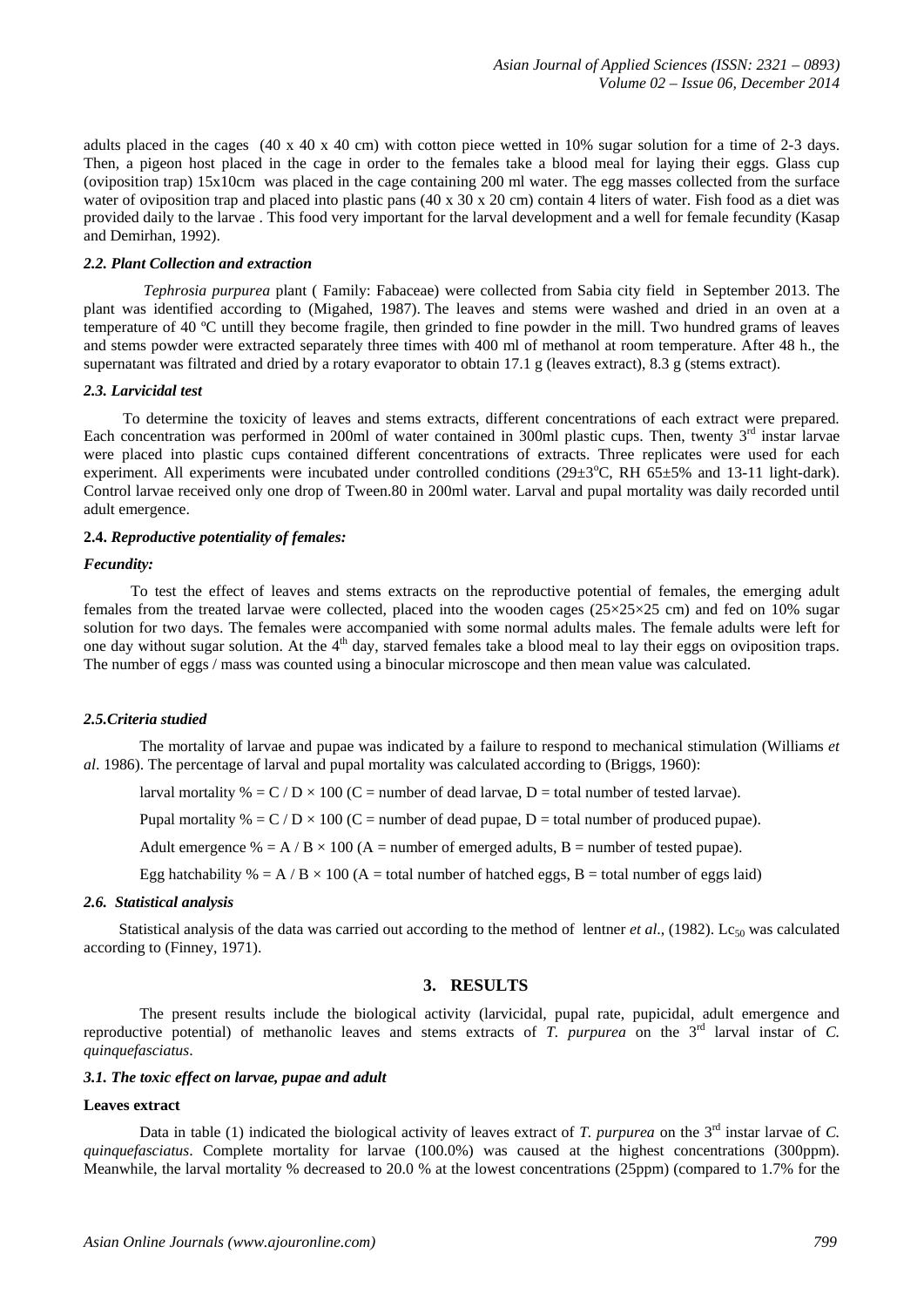| Conc.<br>ppm   | Larval<br>mortality<br>$\frac{0}{0}$ | <b>Pupatio</b><br>$\mathbf n$<br>$\frac{0}{0}$ | Pupal<br><b>Mortality</b><br>$\frac{6}{9}$ | Larval<br>and pupal<br><b>Mortality</b><br>$\frac{6}{6}$ | <b>Adult</b><br><b>Emergence</b><br>$\frac{6}{9}$ | Pupal / adult<br><b>Intermediate</b><br>$\frac{6}{9}$ | <b>Adult</b><br><b>Mortality</b><br>$\frac{6}{9}$ |
|----------------|--------------------------------------|------------------------------------------------|--------------------------------------------|----------------------------------------------------------|---------------------------------------------------|-------------------------------------------------------|---------------------------------------------------|
| 300            | 100.0                                |                                                |                                            |                                                          |                                                   |                                                       |                                                   |
| 200            | 91.6                                 | 8.4                                            | 40.0                                       | 95.0                                                     | 0.0                                               | 60.0                                                  |                                                   |
| 100            | 80.0                                 | <b>20.0</b>                                    | 25.0                                       | 85.0                                                     | 0.0                                               | 75.0                                                  |                                                   |
| 75             | 68.3                                 | 31.7                                           | 21.1                                       | 75.0                                                     | 0.0                                               | 78.9                                                  |                                                   |
| 50             | 35.0                                 | 65.0                                           | 12.8                                       | 43.3                                                     | 23.1                                              | 64.1                                                  | 77.7                                              |
| 25             | 20.0                                 | 80.0                                           | 8.3                                        | 26.7                                                     | 43.8                                              | 47.9                                                  | 57.1                                              |
| <b>Control</b> | 1.7                                  | 98.3                                           | 0.0                                        | 1.7                                                      | 100.0                                             | 0.0                                                   | 0.0                                               |

untreated larvae).

Table (1): Mortality percent of different stages of *Culex quinquefasciatus* after treatment with methanolic extract of *[Tephrosia purpurea](http://europepmc.org/abstract/MED/23029912/?whatizit_url_Species=http://www.ncbi.nih.gov/Taxonomy/Browser/wwwtax.cgi?id=228354&lvl=0)* (leaves).

No. of tested larvae =  $60$ ; Conc. = Concentration; ppm = particle per million

The lethal effect of leaves extract was extended to the pupal stage at all the concentrations 200, 100,75, 50 and 75ppm where the pupal mortality recorded 40.0, 25.0, 21.1, 18.2 and 8.3%, respectively. A remarkable reduction in the percentage of adult emergence from pupae produced by treated larvae was observed. The adult emergence percent (0.0%) was occurred at the concentrations 200, 100 and 75ppm, meanwhile the percent increased to 23.1, and 43.8% at the concentrations 50and 25ppm compared to 100.0% at the control group.

As shown from the results (table 1) the toxicity of leaves extract extended to the adult stage, where the adult mortality percent was 77.7, and 57.1% at 50 and 25ppm, compared to 0.0% at the control group. The results recorded that, the leaves extract induced highly % of malformation(pupal-adult intermediate) at all concentrations used. The malformation percent was 60.0% at the concentration 200ppm and 43.8% at 25ppm compared to 0.0% for the control group.

## **Stems extract**

Arranged data in table (2) indicated a biological activity of *[T. purpurea](http://europepmc.org/abstract/MED/23029912/?whatizit_url_Species=http://www.ncbi.nih.gov/Taxonomy/Browser/wwwtax.cgi?id=228354&lvl=0)* (Stems) against the 3<sup>rd</sup> larval instar of *C. quinquefasciatus*. As shown from the data, the highest percentage of dead larvae (100%) was recorded at the concentration (3500ppm) and the lowest mortality percent (18.3%) was observed at the lowest concentrations (1500ppm) compared to 1.7% for the controls.

|                | <i>Tephrosia purpurea</i> (stems).   |                                                |                                                   |                                                          |                                                |                                   |
|----------------|--------------------------------------|------------------------------------------------|---------------------------------------------------|----------------------------------------------------------|------------------------------------------------|-----------------------------------|
| Conc.<br>ppm.  | Larval<br>mortality<br>$\frac{6}{9}$ | <b>Pupatio</b><br>$\mathbf n$<br>$\frac{0}{0}$ | <b>Pupal</b><br><b>Mortality</b><br>$\frac{6}{9}$ | Larval and<br>pupal<br><b>Mortality</b><br>$\frac{6}{9}$ | Adult<br><b>Emergenc</b><br>e<br>$\frac{6}{9}$ | Adult<br><b>Mortality</b><br>$\%$ |
| 3500           | 100.0                                |                                                |                                                   |                                                          |                                                |                                   |
| 3000           | 83.3                                 | 16.7                                           | 60.0                                              | 93.3                                                     | 40.0                                           | 15.0                              |
| 2500           | 68.3                                 | 31.7                                           | 36.8                                              | 80.0                                                     | 63.2                                           | 0.0                               |
| 2000           | 40.0                                 | 60.0                                           | 13.9                                              | 48.3                                                     | 86.1                                           | 0.0                               |
| 1500           | 18.3                                 | 81.7                                           | 9.1                                               | 16.7                                                     | 90.9                                           | 0.0                               |
| <b>Control</b> | 1.7                                  | 98.3                                           | 0.0                                               | 1.7                                                      | 100.0                                          | 0.0                               |

Table (2): Mortality percent of different stages of *Culex quinquefasciatus* after treatment with methanolic extract of

No. of tested larvae, Conc., ppm.: see footnote of table (1).

The lethal effect of petroleum ether extract was extended to the pupal stage at the all concentrations used, 3000,2500, 2000 and 1500ppm, the pupal mortality percents were 60.0, 36.8, 13.9 and 9.1%, respectively, vs. 0.0% for the control.

A reduction in the percentage of adult emergence from pupae produced by treated larvae with leaves extract was observed especially at the highest concentration. The adult emergence percent (40.0 and 63.2%) was occurred at the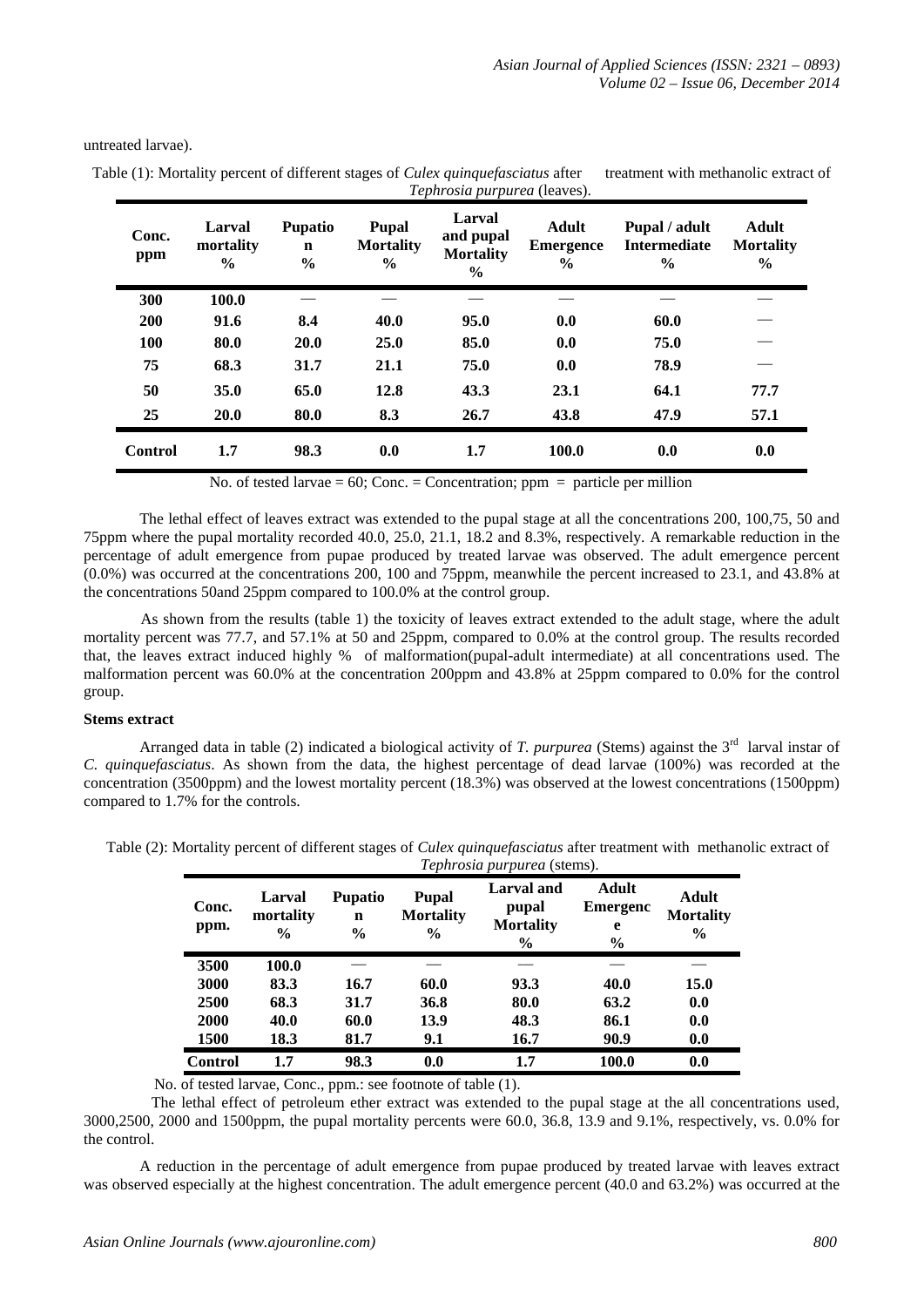concentration 3000 and 2500ppm, respectively compared to 100.0% at the control group.

From the aforementioned results it is obvious that the leaves extract was more efficient than stems extract. In general, the toxicity values of tested materials of *[T. purpurea](http://europepmc.org/abstract/MED/23029912/?whatizit_url_Species=http://www.ncbi.nih.gov/Taxonomy/Browser/wwwtax.cgi?id=228354&lvl=0)* based on  $Lc_{50}$  values (Tables 3) may be arranged in a descending order as follows: leaves extract > stems extract.

Table (3): Lc<sub>50</sub> values (ppm) of methanolic leaves and stems extract of *[Tephrosia purpurea](http://europepmc.org/abstract/MED/23029912/?whatizit_url_Species=http://www.ncbi.nih.gov/Taxonomy/Browser/wwwtax.cgi?id=228354&lvl=0)* against *C. quinquefasciatus* larvae.

| <b>Plant extract</b> | $\text{Lc}_{50}$ (ppm) | Slope (b) | <b>Correlation</b><br>coefficient $(r)$ |
|----------------------|------------------------|-----------|-----------------------------------------|
| Leaves extract       | 58.3                   | 0.428     | 0.733                                   |
| <b>Stems extract</b> | 2348                   | 0.041     | 0.986                                   |



not complete emerged adult with the abdominal part, wings and legs attached to the pupal skin B) Failure adult to exit from pupal skin.

#### **2. Reproductive potentiality:**

As summarized in Table (4), leaves extract of *[T. purpurea](http://europepmc.org/abstract/MED/23029912/?whatizit_url_Species=http://www.ncbi.nih.gov/Taxonomy/Browser/wwwtax.cgi?id=228354&lvl=0)* exerted a profound reducing effect on the female fecundity  $(61.0\pm21.0$  and  $87.0\pm23.2$  eggs/ $\circ$  at the concentrations 50 and 25ppm, respectively, vs. 121.0±17.9 eggs/ $\circ$ for the control). Moreover, there was a significantly decrease in the hatching percent of eggs laid by females resulted from treated larvae (38.4 and 62.1% at 50 and 25ppm; respectively).

Table (4): Effect of methanolic extract *[Tephrosia purpurea](http://europepmc.org/abstract/MED/23029912/?whatizit_url_Species=http://www.ncbi.nih.gov/Taxonomy/Browser/wwwtax.cgi?id=228354&lvl=0)* (leaves) on fecundity and fertility of female *Culex quinquefasciatus*.

| Conc.<br>ppm   | No. of<br>tested |              | No. of eggs laid   |              | <b>No. of hatched</b><br>eggs |  |
|----------------|------------------|--------------|--------------------|--------------|-------------------------------|--|
|                | females          | <b>Total</b> | Mean $\pm SD$      | <b>Total</b> | $\frac{0}{0}$                 |  |
| 50             | 3                | 185          | $61.0 \pm 21.0$ ** | 71           | 38.4                          |  |
| 25             | 5                | 435          | $87.0 \pm 23.2^*$  | 270          | 62.1                          |  |
| <b>Control</b> | 10               | 1211         | $121.0 \pm 17.9$   | 1170         | 96.6                          |  |

SD : Standard deviation;  $* =$  significant ( $p > 0.01$ ).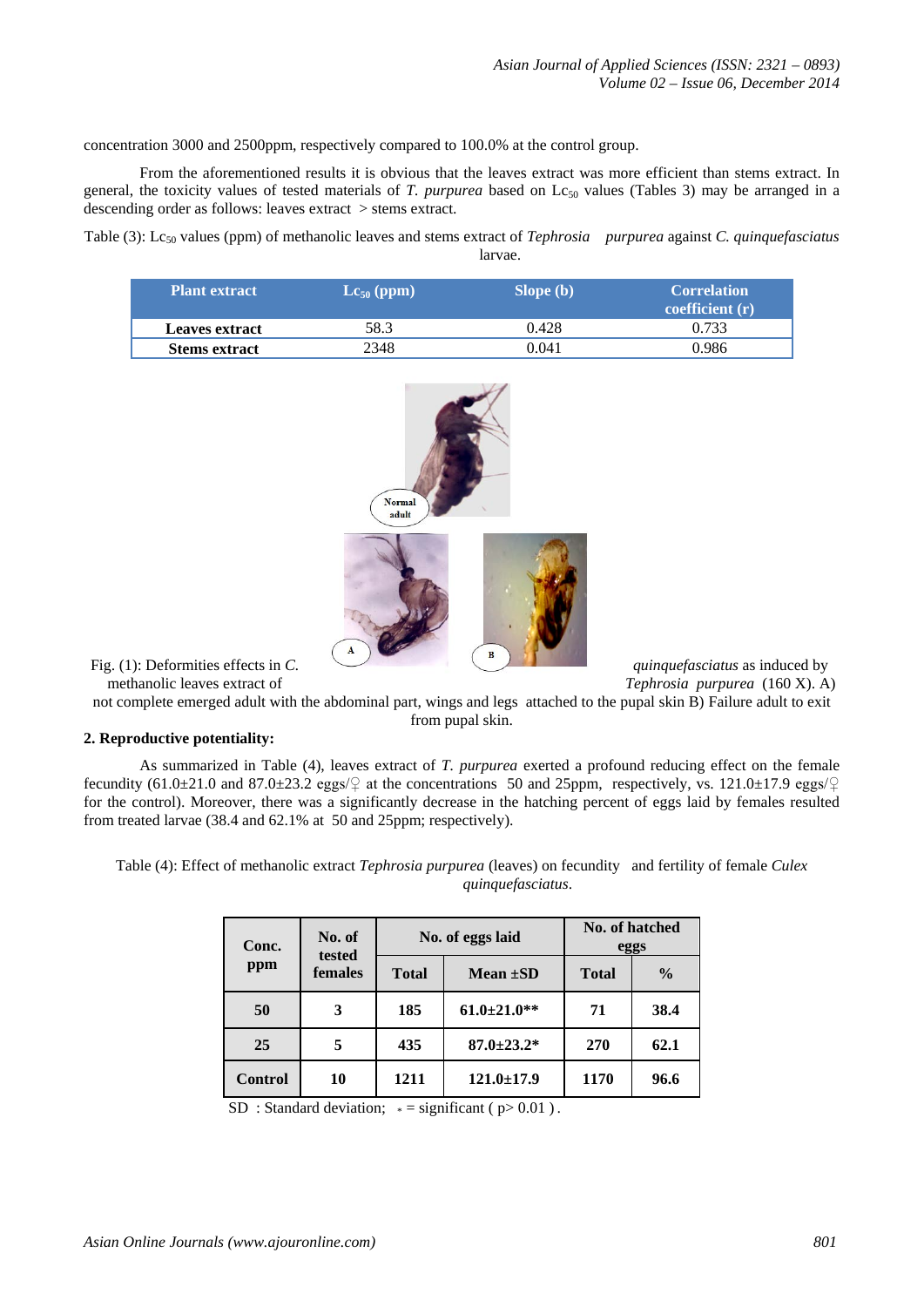| Conc.<br>ppm   | No. of<br>tested<br><b>females</b> |              | No. of eggs laid               | No. of hatched eggs |               |
|----------------|------------------------------------|--------------|--------------------------------|---------------------|---------------|
|                |                                    | <b>Total</b> | Mean $\pm SD$                  | <b>Total</b>        | $\frac{0}{0}$ |
| 2000           | 6                                  | 654          | $109.0 \pm 14.7$ <sup>ns</sup> | 389                 | 59.5          |
| 1500           | 8                                  | 857          | $107.0 \pm 20.3$ <sup>ns</sup> | 689                 | 80.4          |
| <b>1000</b>    | 9                                  | 1118         | $124.2 \pm 21.1^{\text{ns}}$   | 1037                | 92.8          |
| <b>Control</b> | 10                                 | 1211         | $121.0 \pm 17.9$               | 1170                | 96.6          |

Table (5): Effect of methanolic extract *[Tephrosia purpurea](http://europepmc.org/abstract/MED/23029912/?whatizit_url_Species=http://www.ncbi.nih.gov/Taxonomy/Browser/wwwtax.cgi?id=228354&lvl=0)* (stem) on fecundity and fertility of female *Culex quinquefasciatus*.

 $ns = not significant.$ 

Data in table (5) showed insignificantly effect of methanolic extract of *[T. purpurea](http://europepmc.org/abstract/MED/23029912/?whatizit_url_Species=http://www.ncbi.nih.gov/Taxonomy/Browser/wwwtax.cgi?id=228354&lvl=0)* (leaves) on fecundity, where the average number of eggs/♀ was 109.0±14.7, 107.0±20.3 and 124.2±21.1 at 2000, 1500 and 1000ppm vs. 121.0±17.9 eggs/ $\varphi$  for the control. A remarkable reduction in the hatchability percent (59.3%) at the highest concentration (2000ppm) was observed, this percent increased to 80.4% at the concentration 1500ppm. compared to 96.6% for control group.

## **4. DISCUSSION**

*[Tephrosia purpurea](http://europepmc.org/abstract/MED/23029912/?whatizit_url_Species=http://www.ncbi.nih.gov/Taxonomy/Browser/wwwtax.cgi?id=228354&lvl=0)* used in this study environmentally safe and nontoxic to human and other animals but used as a medicinal plant. In Saudi Arabia in Jazan region, *[T. purpurea](http://europepmc.org/abstract/MED/23029912/?whatizit_url_Species=http://www.ncbi.nih.gov/Taxonomy/Browser/wwwtax.cgi?id=228354&lvl=0)* is grow widely as herbal plant. Moreover, Maurya *et al.* (2009) and Kovendan *et al*. (2012) reported that crude plant extracts are less costly and highly effective for mosquitoes control instead of purified compounds.

 In this study the toxic effect of the tested plant extracts was dependent on the plant part and extract concentration used. The larval mortality percent increased as extract concentration increased for all plant extracts. The  $LC_{50}$  value for leaves extract was (58.3ppm) less than the  $LC_{50}$  value (2348ppm) for stems extract. These results consistent to some extent with the results already referred to Maurya *et al.* (2009), Kovendan *et al*. (2012), Ilahi and Ullah (2013) and Govindarajan and Rajeswary (2014).

Extracts from several other plant species were tested on different species of mosquitoes by many authors worldwide. Kumar *et al.* (2012), tested the toxic effect of *T. [purpurea](http://europepmc.org/abstract/MED/23029912/?whatizit_url_Species=http://www.ncbi.nih.gov/Taxonomy/Browser/wwwtax.cgi?id=228354&lvl=0)* (whole plant) petroleum ether and ethyl acetate extract against the third larval instar of mosquito *C. quinquefasiciatus* was, they reported that, the LC<sub>50</sub> values were 250 and 300ppm, respectively. Also, Bansal (2012) tested methanolic extract of *T. [purpurea](http://europepmc.org/abstract/MED/23029912/?whatizit_url_Species=http://www.ncbi.nih.gov/Taxonomy/Browser/wwwtax.cgi?id=228354&lvl=0)* against late 3rd instar larvae of *Ae. Aegypti* and they found that the Lc<sub>50</sub> was 249.6ppm. In the present study, the methanolic leaves extract showed more effective against *C. quinquefasiciatus* with Lc<sub>50</sub> 58.3ppm. Sakthivadivel *et al.* (2012) recorded that the toxic effects of petroleum ether leaf extracts of plants *Argemone mexicana* against vector of lymphatic filariasis, *C. quinquefasciatus* showed maximum larvicidal activity with an LC<sub>50</sub> value of 48.89ppm. Kolli *et al.* (2013) found that both methanol and hydroalcohol extracts of *Pongamia pinnata* against *C. quinquefasciatus* with LC<sub>50</sub> values of 84.8 and 118.2ppm respectively. Raveen *et al*. (2014) tested the larvicidal activity of *Nerium oleander* L. (Apocynaceae) flower extracts against *C. quinquefasciatus* Say, they observed that, hexane flower extract exhibited highest larvicidal activity with a  $LC_{50}$  value of 102.54ppm and 61.1ppm after 24 and 48 hours respectively. The differences in toxic effect of phytochemical components on target insect is due to the plant part used in the extraction (Sukumar *et al,*. 1991). In addition, Jeyabalan *et al*. (2003) noted that other differences were due to responses by species of insect and growth stages of species to the specific extract, type of solvent used in the extraction and plant environment.

 The present study showed that the toxic effect of metanolic leaves and stems extract had been extended to the pupae. Moreover, leaves and stems extract caused reduction in the percentages of adult emergence. The reduction in the adult emergence was depend on the concentration. These data are compatible to earlier findings of some authors. Sharma *et al.* (2006) tested petroleum ether extract of *A. annua* on *C. quinquefasciatus* larvae, Patil *et al*. (2011) tested *Cestru nocturnum* plant extracts on *Aedes aegypti* and Kovendan *et al*. (2012) tested *Carica papaya* leaf extract against, *Ae. aegypti*.

 Results obtained in this study indicated that the toxic effect of methanolic leaves and stems extract was extended to the adults causing mortality reached to 77.7% at the concentration 50ppm. Similar results were obtained by Jeyabalan *et al*. (2003) using methanolic leaf extract of *Pelargonium citrosa* against *An. stephensi*, Nathan *et al*. (2006) using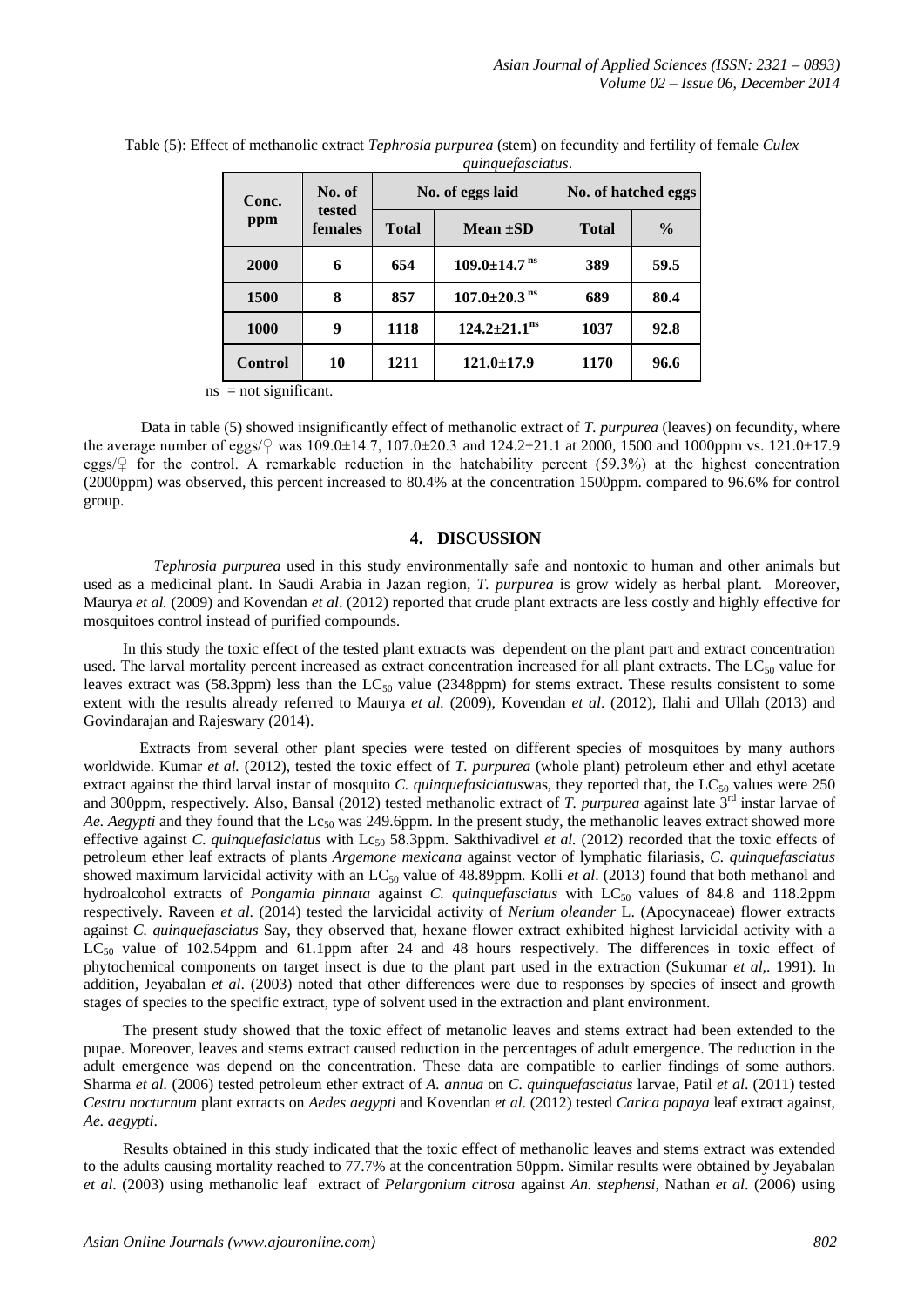methanolic leaves and seeds extracts of *Melia azedarach* against *An. Stephensi*, ElSheikh *et al*. (2011) tested the effect of leaf and stem extracts of *Cestrum nocturnum* (solanaceae) against *Culex. pipiens* and Chalannavar *et al*. (2013) using *Psidium guajava* methanolic extract against *C. quinquefasciatus*.

In the present study methanolic leaves extract induced some morphological abnormalities (pupal – adult intermediates). Also, the percentage of malformation was the concentration-dependent. Similar observations were obtained by different plant extracts against different mosquito species in earlier studies. Abahussain (1999) studied the toxic effect of *Calotropis procera* extract on *C. pipiens* and *An. Multicolor,* he reported some deformations among larvae, pupae and adults. Sharma *et al*.( 2006) using petroleum ether leaves extract of *Artemisia annua* against *C. autnauetesctetus* observed some deformities on the pupae and adult. Abnormalities produced in pupae reduced the adult emergence, which may be due to abnormalities in normal molting hormone or interruption in chitin synthesis.

In this study, Methanolic leaves extract significantly reduced the female fecundity. The fecundity percent depended on the plant part and concentration. Moreover, a remarkable decrease in the hatchability % of eggs laid by females resulted from treated larvae especially with leaves extract used was observed. The hatchability of eggs decreased as the concentration of the extract increased. These results are in consistent with those obtained by many authors using different plant extracts against different mosquito species (Jeyabalan *et al.* 2003; Nathan *et al*., 2006; Pavela, 2009).

# **5. CONCLUSION**

In general, it could be concluded that, plant extracts used in the present study act as larvicidal, pupicidal and possess growth emergence inhibiting activities against the mosquito vector, *C. quinquefasciatus*. Furthermore, the results of the present study may share in decrease the uses of synthetic pesticides. More studies on the tested plant in the future to determine the active ingredients.

## **6. REFERENCES**

- Abahussain, M.O. (1999): Effect of *Sorghum bicolor* and *Nerium oleander* extracts on of the grey flesh fly *Parasarcophaga argyrostoma* (Diptera : sarcophagidae). J. Egypt. Ger. Soc. Zool., 28(2): 233 – 243.
- Bansal, S.K.; Karam, V. S.; Sharma, S. and Sherwani, M.R.K. (2012): Laboratory observations on the larvicidal efficacy of three plant species against mosquito vectors of malaria, Dengue/Dengue Hemorrhagic Fever (DF/DHF) and lymphatic filariasis in the semi-arid desert. J. Environ. Biol., 33: 617-621
- Briggs, J.N.(1960): Reduction of adult house fly emergence by the effective *Bacillus* sp. on the development of immature forms. J. Insect pathology. 2 : 418 – 432.
- Chalannavar, R.K., Hurinanthan, V., Singh, A., Venugopala, K.N., Gleiser, R.M., Baijnath, H. and Odhav, B.(2013): The antimosquito properties of extracts from flowering plants in South Africa. Tropical Biomedicine 30(4): 559–569.
- Corbel, V., Duchon, S., Zaim, M., Hougard, J.M., (2004): Dinotefuran: a potential neonicotinoid insecticide against resistant mosquitoes. J. Med. Entomol. 41 (4), 712–717.
- El-Sheikh, T.M.Y.; Hassan, M.I.; Moselhy, W.A.; Amer, M.S. and Shehata, A.Z. (2011): Evaluation of the biological activity of some *Cupressus semprevirens* (Cupressaceae) extracts against the mosquito vector *Culex pipiens* L. (Diptera: Culicidae). Egypt. Acad. J. biolog. Sci., 4 (1): 33 – 48.
- Finney, D.J. (1971): Probit analysis Third edition. Cambridge Univ. Press., 333 p.
- Gad, A.M.; Hammad, R.E. and Farid, H.A. (1996): Uptake and development of *Wucheria bancrofti* in *C. pipiens* L. and *Ae. caspius* Pallas. J. Egypt. Soc. Parasitol., 26(2): 305 – 314.
- Goddard, L.B., Roth, A.E., Reisen,W.K., Scott, T.W., (2002): Vector kompetence of Californiam mosquitoes for West Nile virus. Emerg. Infect. Dis. 8, 1385–1391.
- Govindarajan, M. and Rajeswary,M.(2014): Mosquito larvicidal properties of *Impatiens balsamina* (Balsaminaceae) against *Anopheles stephensi*, *Aedes aegypti* and *Culex quinquefasciatus* (Diptera: Culicidae). Journal of Coastal Life Medicine 2014; 2 (3): 222-224.
- Harbach, R.E.,(1985): Pictorial keys to the genera of mosquitoes, subgenera of *Culex* and the species of *Culex* (Culex) occurring in southwestern Asia and Egypt, with a note on the subgeneric placement of *Culex deserticola* (Diptera: Culicidae). Mosq. Syst. 17: 83-l 07.
- Ilahi I. and UllahF.(2013): Larvicidal activities of different parts of *Artemisia vulgaris* Linn. against *Culex quinquefasciatus* Say. (Diptera: Culicidae). International Journal of Innovation and Applied Studies, 2 (2), 189 – 195.
- Jeyabalan, D.; Arul, N. and Thangamathi, P. (2003): Studies on effects of *Pelargonium citrosa* leaf extracts on